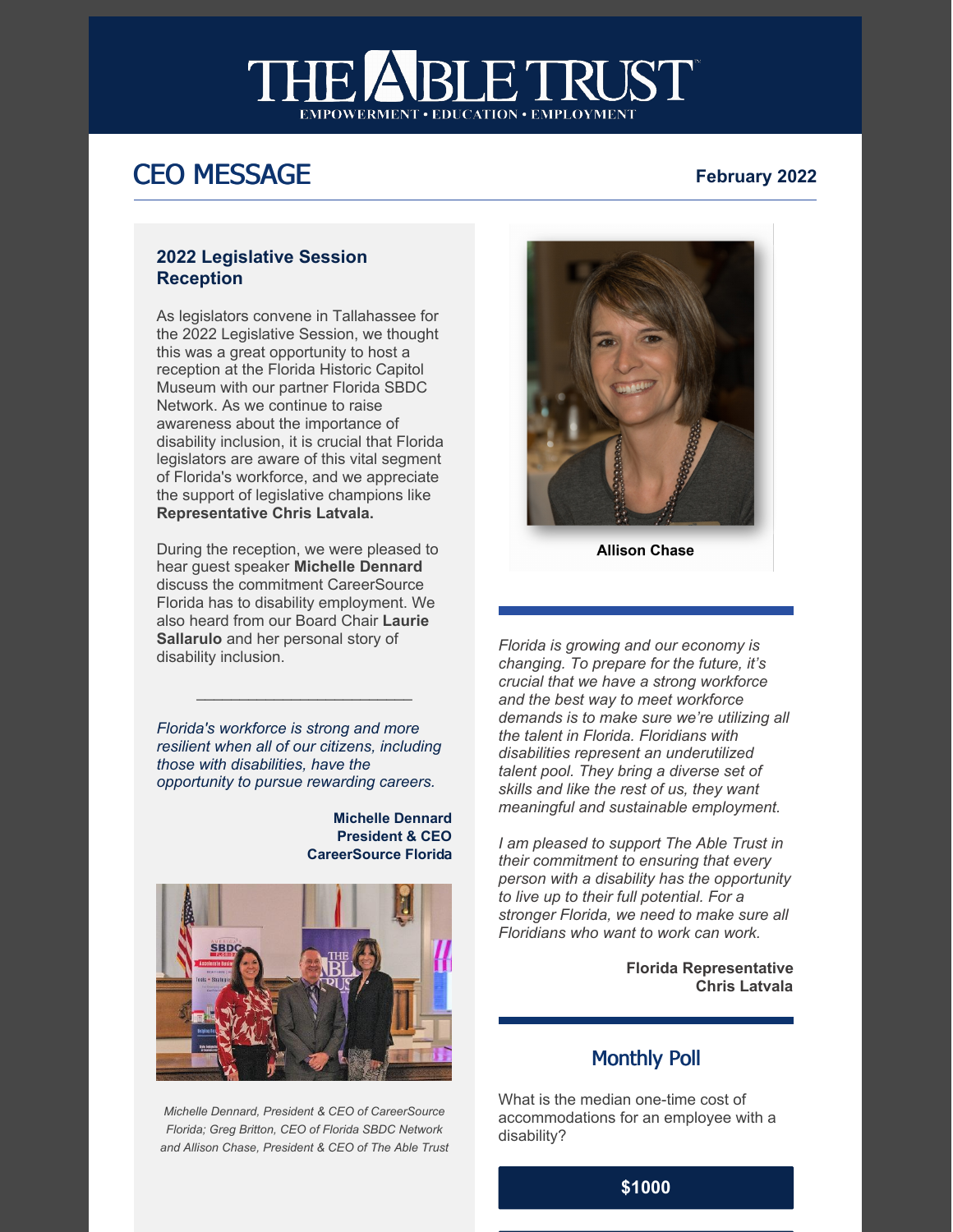

*Laurie Sallarulo, President and CEO of Junior Achievement of South Florida and Chair of The Able Trust*

#### **Inclusive Training Program**

During the reception, we also announced a new training partnership with **Florida SBDC Network** that we will kick off this spring -- more details are below. We look forward to working with employers across Florida who are interested in becoming more inclusive and strengthening their organization by accessing this high quality talent pool.

Thank you for your positive response to the poll we included in last month's newsletter about participating in our Listening Tour. We will be sharing information on when we're in your area as the dates are finalized.

If you would like to partner with us on one of these meetings, please contact Jesse Hinojosa at jesse@abletrust.org.

I look forward to seeing you soon.

Best regards, **Allison Chase** **[\\$500](https://campaignlp.constantcontact.com/forms/response?id=a4MI5t9_CTE-vma2Is_Pd5DSBsF8QKdVpkakGNtUanMrltOTkNH7hOIy2g4XqHU0Vg0tuSF8Ob6tMGPzTDpwrvWfPceISxc64Vg5ROq1MLLXbdr_UXL9j9akv14JOQ32cWg96dGg_YaY-6SK7wYGojcaxh7fIOIQazZ9Oj2foltbkx1kGAlIhIlC9EFewAR-uzWk_BooTyXXN6S9LkQxSg&encVer=1&c=&ch=)**

**[\\$250](https://campaignlp.constantcontact.com/forms/response?id=a4MI5t9_CTE-vma2Is_Pd5DSBsF8QKdVpkakGNtUanMrltOTkNH7hOIy2g4XqHU0Vg0tuSF8Ob6tMGPzTDpwrvWfPceISxc64Vg5ROq1MLLXbdr_UXL9j9akv14JOQ32cWg96dGg_YaY-6SK7wYGojcaxh7fIOIQazZ9Oj2foltbkx1kGAlIhIlC9EFewAR-uzWk_BooTyWrUSvPlZJhEA&encVer=1&c=&ch=)**

#### **I have no idea what the cost of the typical [accommodation](https://campaignlp.constantcontact.com/forms/response?id=a4MI5t9_CTE-vma2Is_Pd5DSBsF8QKdVpkakGNtUanMrltOTkNH7hOIy2g4XqHU0Vg0tuSF8Ob6tMGPzTDpwrvWfPceISxc64Vg5ROq1MLLXbdr_UXL9j9akv14JOQ32cWg96dGg_YaY-6SK7wYGojcaxh7fIOIQazZ9Oj2foltbkx1kGAlIhIlC9EFewAR-uzWk_BooTyUTQGQFfhqn8g&encVer=1&c=&ch=) is.**





In Florida, there are currently more than 772,000 K-12 CTE students, more than 338,000 postsecondary CTE students, and 15,000 Registered Apprentices engaged in this type of meaningful education.

# LEARN HOW TO BECOME MORE INCLUSIVE



The Able Trust is developing a professional development course for the **Florida Small Business Development Network** (SBDC) to help their statewide network understand and benefit from disability workforce inclusion.

Small businesses represent 99.8% of all businesses

in Florida though nationwide they employ people with disabilities at a lower rate than large [businesses.](https://www.disabilitytalent.org/single-post/2019/05/15/should-small-businesses-hire-people-with-disabilities-fears-myths-advantages) Small businesses are competing for qualified talent, and persons with disabilities are an untapped pool that can help fill those gaps.

The Able Trust/Florida SBDC training will provide small businesses with the knowledge and skills needed to include people with disabilities in their organization. The training provides practical tools for recruiting, hiring, and retaining persons with disabilities and a roadmap on getting started.

Contact The Able Trust at info@abletrust.org to learn more about how your business or industry can benefit from the training and support.

# INCLUSIVE BUSINESS HIGHLIGHTED IN "UNDERCOVER BOSS"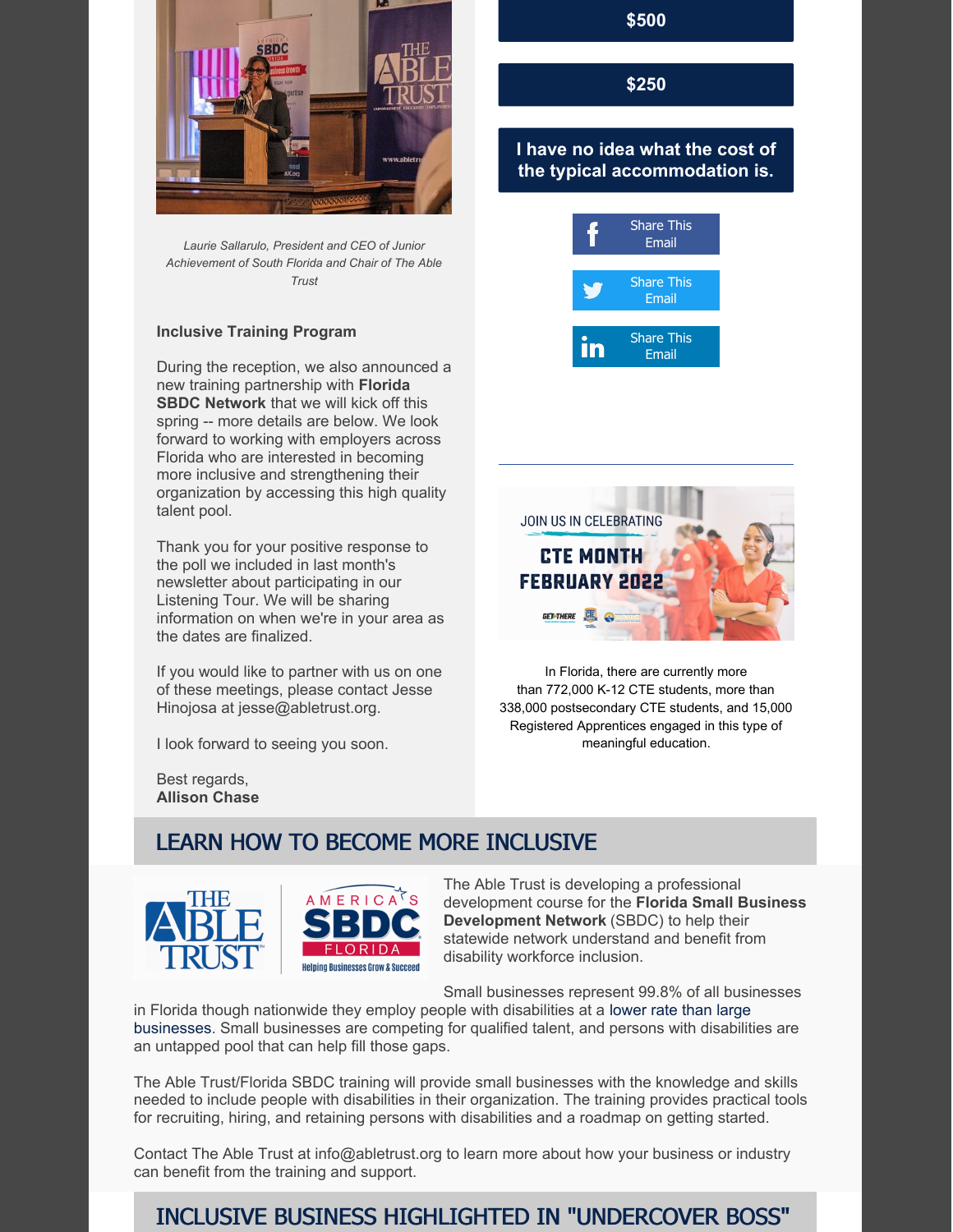

"We are a store that highly promotes disability inclusion and disability employment."

Rita's Italian Ice franchise owners Chip Byers and Andrew Collins were featured in a recent episode of "Undercover Boss." Byers, who is also a board member of The Able Trust and autistic, was pleased to have the opportunity to highlight their company's values and the importance of hiring persons with disabilities.

Check out the links below for local coverage.

#### **[Orlando](https://www.orlandosentinel.com/entertainment/tv/os-et-ritas-undercover-boss-episode-lake-buena-vista-20220127-gpjsi6zuobedtp4jrvnyrnlvga-story.html) Sentinel**

## **[Clickorlando.com](https://www.clickorlando.com/video/news-6-at-nine/2022/01/28/undercover-boss-of-ritas-italian-ice-visits-local-shop/)**

### WHAT WE'RE READING

#### **The State of Workplace Disability Inclusion & Digital Accessibility: 2020**

UKG™ surveyed 1,000 managers at U.S. companies with more than 150 employees to understand whether leaders are wellequipped to effectively support direct reports with disabilities, especially as the pandemic has driven more companies to adapt to



remote work. Among the findings, responses indicated that when things return to normal in the office, more than three quarters of employees think their companies' accommodation of employees with disabilities or employees requiring reasonable accommodations will be better, compared with times before COVID-19.

**[Read](https://www.ukg.com/sites/default/files/media/files/Digital Accessibility Study-FINAL.pdf) more**



Your support ensures Floridians with disabilities have opportunities to gain meaningful employment.

To make your tax-deductible donation to The Able Trust, **click [here.](https://r20.rs6.net/tn.jsp?f=001Dm7UNsoCIJ-JmHidmpprKt-PwvQkTE4wBZefk7gpwnadaCV9wpdOJ9OgB13I6oV1MXLEoPriN0yib2Bhwh9tYtDy2LMKZK6dMrH_BIkD57yvF_bBxFfwIXhmDUEEINwwhCZBvH_CAJJUwQa7X1sINI_Sgo67onnXYxaXtxFIpSbzssADJdMLZSAqj22XVxPWsSWerNXj6_UJrkZym99FVx2tfCR6l-7j&c=3l2OZ-A9Jo7Msbjxs1qtmlaxcnj-SCCIQX0PGsNul1Vqy_A9MOk1ow==&ch=H-NTIuH_EbGgAifdtvg8fIyJCCq6oInNt4gWhjs694C1IbGfym6soA==)**



Forward this newsletter to other colleagues, and business and community leaders who care about being more inclusive.

**[Click](https://r20.rs6.net/tn.jsp?f=001Dm7UNsoCIJ-JmHidmpprKt-PwvQkTE4wBZefk7gpwnadaCV9wpdOJ-c3y2A7AicWEOHkvC_mV6QN0YpkoDHdSX1kJ96AjRwnBMQ-fQHeo4gh1TLajesuGMLKjq6xOyBnxPkDJwwkdOvNUzt0YmA3ecYTKxidUPhMKEP6K4nrESB5dcepws3CIjW0g89PL39dj8H5mq7GnJVFFsiM7cfTkl8fDgltFQmPD-8e8Gax3fx7MYZULPe-MjryEggf18o-FVcq1nwTa6o=&c=3l2OZ-A9Jo7Msbjxs1qtmlaxcnj-SCCIQX0PGsNul1Vqy_A9MOk1ow==&ch=H-NTIuH_EbGgAifdtvg8fIyJCCq6oInNt4gWhjs694C1IbGfym6soA==) here** to join our mailing list



We welcome the opportunity to share information about disability employment. Invite us to speak at your upcoming board meeting, conference or webinar.

**[Click](https://r20.rs6.net/tn.jsp?f=001Dm7UNsoCIJ-JmHidmpprKt-PwvQkTE4wBZefk7gpwnadaCV9wpdOJ-c3y2A7AicW0CS-4K-pi5p9uxAppJgR0DVO-FCgdFo136-ofYx1s-gNBNXa_x4AFPkMAD4WxfFLd0hrJ1vD09kAk9KpZIqgj2-r4oZUIF7ckvKL_nnv4os=&c=3l2OZ-A9Jo7Msbjxs1qtmlaxcnj-SCCIQX0PGsNul1Vqy_A9MOk1ow==&ch=H-NTIuH_EbGgAifdtvg8fIyJCCq6oInNt4gWhjs694C1IbGfym6soA==) here** to fill out our Speaker Request form